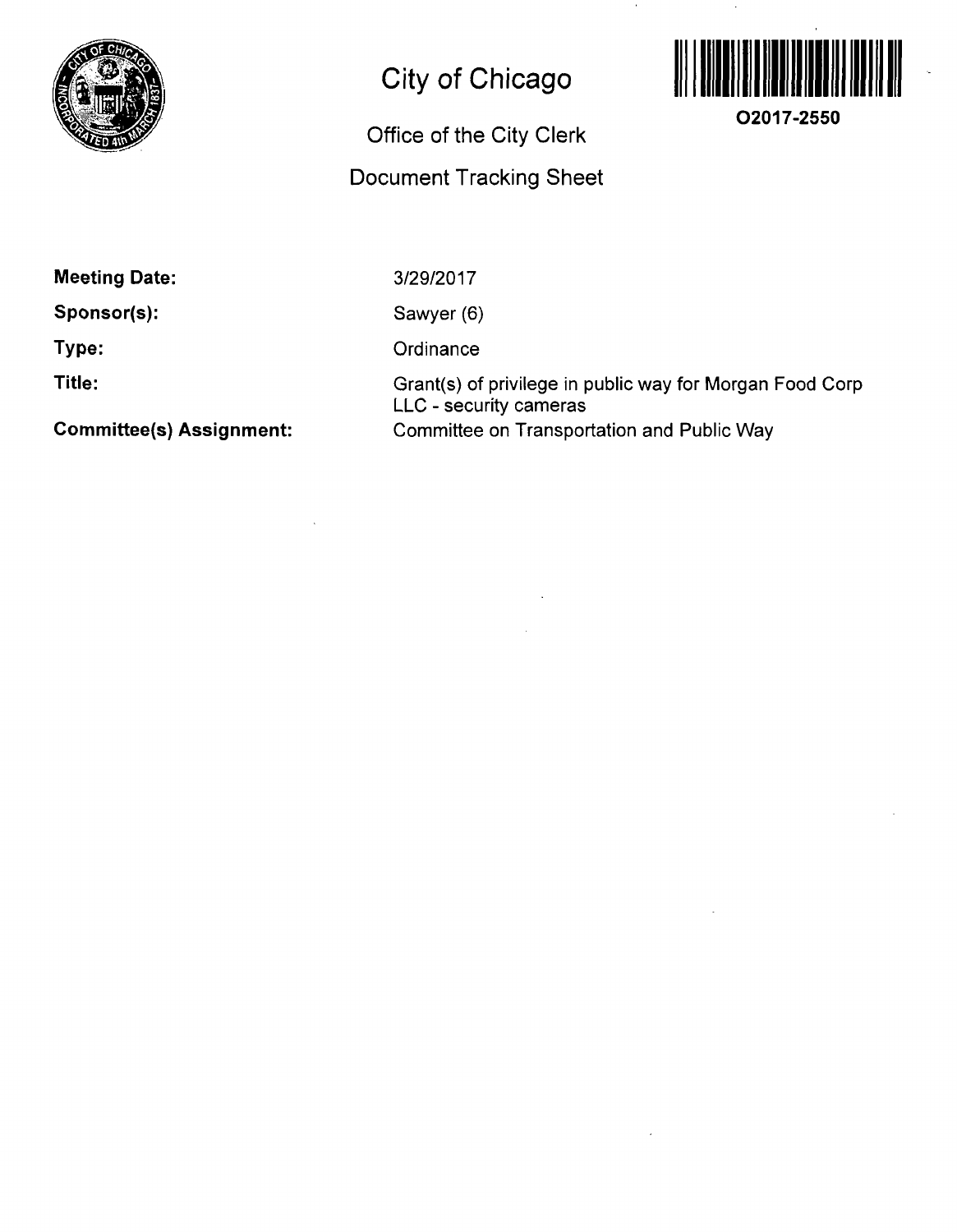Se It Ordained by the City Council of the City of Chicago:

SECTION 1. Permission and authority are hereby given and granted to MORGAN FOOD CORP LLC, upon the terms and subject to the conditions of this ordinance to maintain and use, as now constructed, four (4) Security Camera(s) projecting over the public right-of-way for security purposes adjacent to its premises known as 6600 S. Morgan St..

Said Security Camera(s) at S. Morgan Street measure(s):

Four (4) at point five eight (.58) feet in length, point five eight (.58) feet in width and fourteen (14) feet above grade level.

The location of said privilege shall be as shown on prints kept on file with the Department of Business Affairs and Consumer Protection and the Office of the City Clerk.

Said privilege shall be constructed in accordance with plans and specifications approved by the Department of Planning and Development and Department of Transportation (Division of Project Development).

This grant of privilege in the public way shall be subject to the provisions of Section 10-28-015 and all other required provisions of the Municipal Code of Chicago.

The grantee shall pay to the City of Chicago as compensation for the privilege #1126777 herein granted the sum of zero (\$.00) per annum in advance.

A 25% penalty will be added for payments received after due date.

The permit holder agrees to hold the City of Chicago harmless for any damage, relocation or replacement costs associated with damage, relocation or removal of private property caused by the City performing work in the public way.

Authority herein given and granted for a period of five (5) years from and after Date of Passage.

Alderman

Roderick T. Sawyer 6th Ward"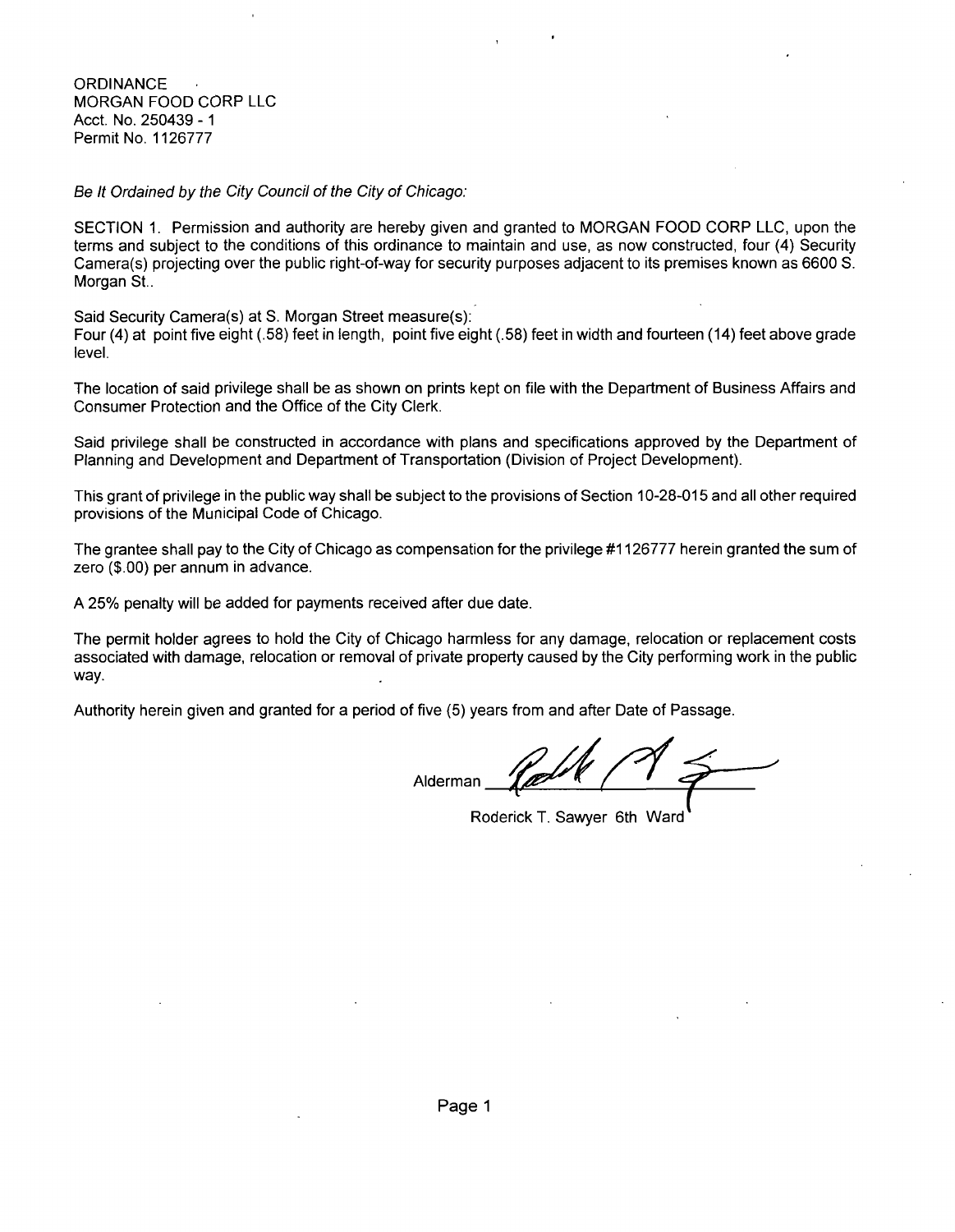

 $\cdot$ 

 $\ddot{\phantom{a}}$